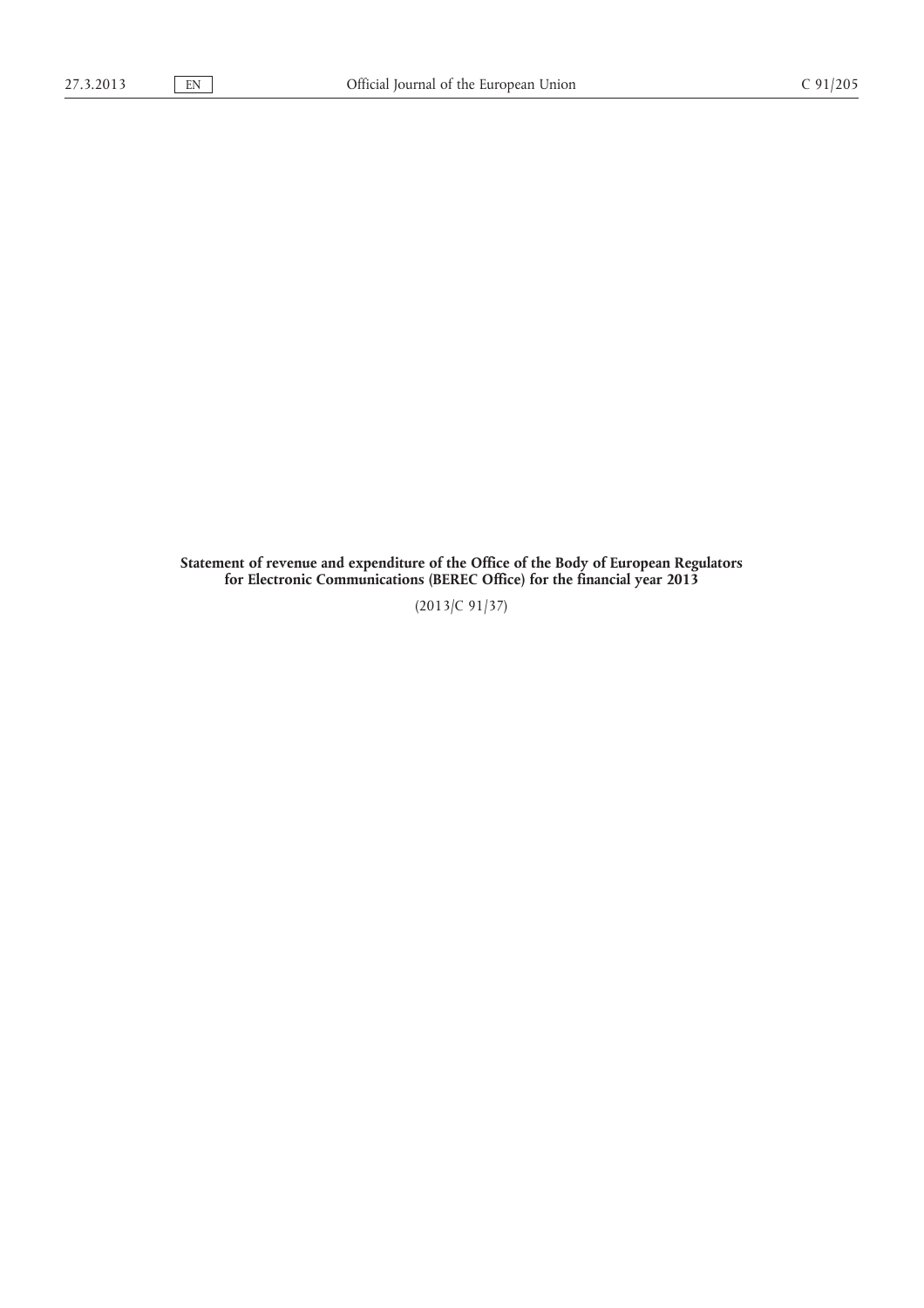## **REVENUE**

| Title<br>${\it Chapter}$ | Heading                                                                                                                                                                    | Financial year 2013 | Financial year 2012 | Financial year 2011 |
|--------------------------|----------------------------------------------------------------------------------------------------------------------------------------------------------------------------|---------------------|---------------------|---------------------|
| $\mathbf 2$              | <b>EUROPEAN UNION SUBSIDY</b>                                                                                                                                              |                     |                     |                     |
| $2\ 0$                   | EUROPEAN UNION SUBSIDY                                                                                                                                                     | 3768696             | 3 190 000           | 1 178 786,-         |
|                          | Title $2$ — Total                                                                                                                                                          | 3768696             | 3 190 000           | 1 178 786,-         |
| $\overline{\mathbf{4}}$  | <b>OTHER CONTRIBUTIONS (*)</b>                                                                                                                                             |                     |                     |                     |
| $4\;0$                   | OTHER CONTRIBUTIONS (*)                                                                                                                                                    |                     |                     | $0,$ —              |
|                          | Title $4$ — Total $\,$                                                                                                                                                     |                     |                     | $0,-$               |
|                          |                                                                                                                                                                            |                     |                     |                     |
|                          |                                                                                                                                                                            |                     |                     |                     |
|                          |                                                                                                                                                                            |                     |                     |                     |
|                          |                                                                                                                                                                            |                     |                     |                     |
|                          |                                                                                                                                                                            |                     |                     |                     |
|                          |                                                                                                                                                                            |                     |                     |                     |
|                          |                                                                                                                                                                            |                     |                     |                     |
|                          |                                                                                                                                                                            |                     |                     |                     |
|                          |                                                                                                                                                                            |                     |                     |                     |
|                          |                                                                                                                                                                            |                     |                     |                     |
|                          |                                                                                                                                                                            |                     |                     |                     |
|                          |                                                                                                                                                                            |                     |                     |                     |
|                          |                                                                                                                                                                            |                     |                     |                     |
|                          |                                                                                                                                                                            |                     |                     |                     |
|                          |                                                                                                                                                                            |                     |                     |                     |
|                          |                                                                                                                                                                            |                     |                     |                     |
|                          |                                                                                                                                                                            |                     |                     |                     |
|                          |                                                                                                                                                                            |                     |                     |                     |
|                          |                                                                                                                                                                            |                     |                     |                     |
|                          |                                                                                                                                                                            |                     |                     |                     |
|                          |                                                                                                                                                                            |                     |                     |                     |
|                          |                                                                                                                                                                            |                     |                     |                     |
|                          |                                                                                                                                                                            |                     |                     |                     |
|                          |                                                                                                                                                                            |                     |                     |                     |
|                          |                                                                                                                                                                            |                     |                     |                     |
|                          |                                                                                                                                                                            |                     |                     |                     |
|                          | <b>GRAND TOTAL</b>                                                                                                                                                         | 3768696             | 3 190 000           | 1 178 786,-         |
|                          | (*) Estimated voluntary contributions from Member States or from their National Regulatory Authorities (NRAs). These contributions shall be used to finance specific items |                     |                     |                     |
|                          | of operational expenditure as defined in an agreement to be concluded between the Office and the Member States of their NRAs.                                              |                     |                     |                     |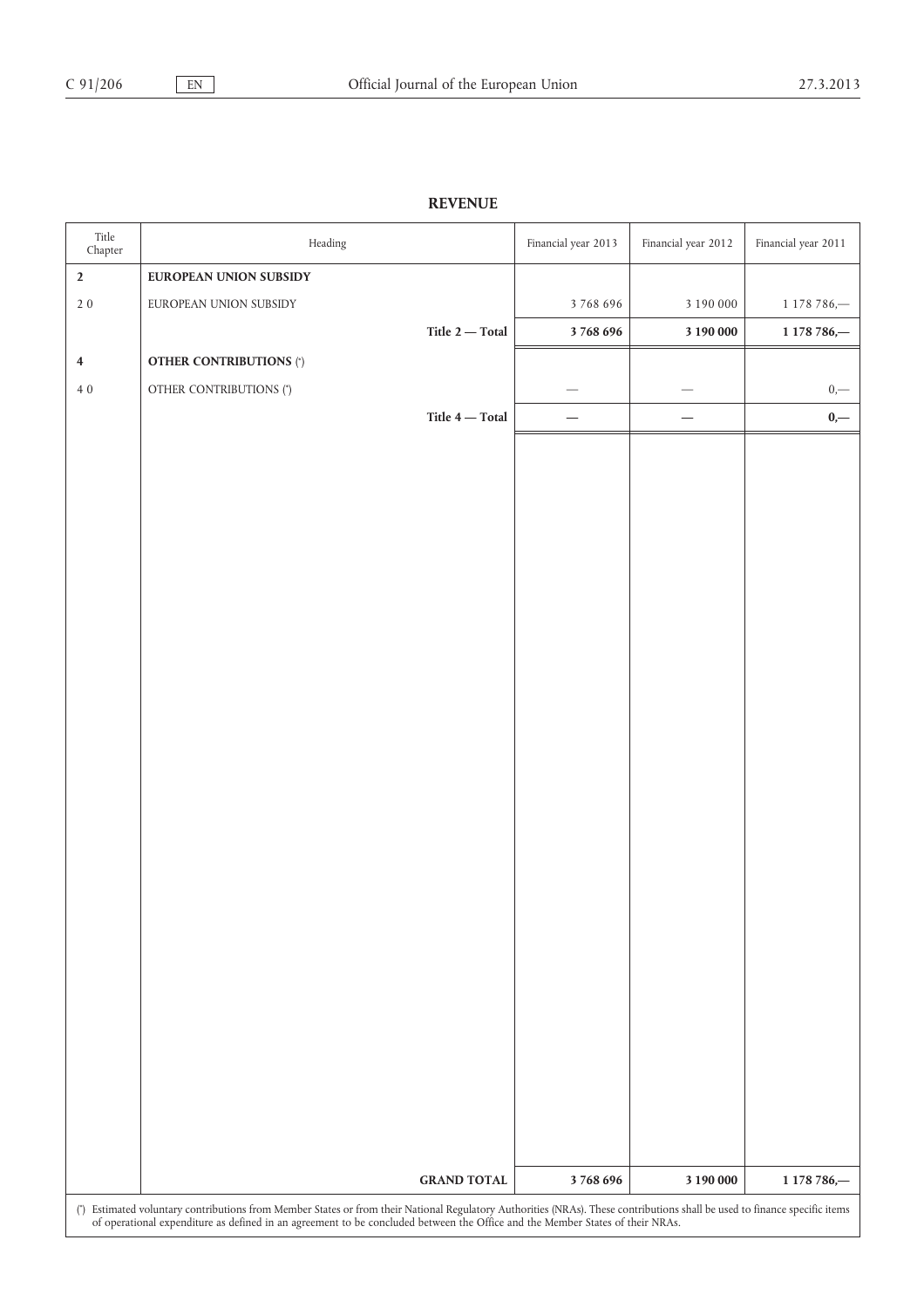## **EXPENDITURE**

| Title<br>Chapter | Heading                                                                     | Appropriations 2013 | Appropriations 2012 | Outturn 2011 |
|------------------|-----------------------------------------------------------------------------|---------------------|---------------------|--------------|
| $\mathbf{1}$     | <b>STAFF EXPENDITURE</b>                                                    |                     |                     |              |
| 11               | SALARIES AND ALLOWANCES                                                     | 1988705             | 1 451 534           | $367100 -$   |
| 1 <sub>2</sub>   | EXPENDITURE RELATING TO STAFF RECRUITMENT                                   | 190 000             | 190 400             | $84745 -$    |
| 13               | <b>MISSION EXPENSES</b>                                                     | 200 000             | 181 800             | $50000 -$    |
| 14               | SOCIOMEDICAL INFRASTRUCTURE                                                 | 30 000              | 18 000              | 40 475, $-$  |
| 15               | PROFESSIONAL DEVELOPMENT                                                    | 60 000              | 88 000              | $0, -$       |
| 16               | <b>EXTERNAL SERVICES</b>                                                    | 30 000              | 71 410              | $0, -$       |
| 17               | RECEPTIONS AND EVENTS                                                       | 20 000              | 15 000              | $9436 -$     |
|                  | Title 1 - Total                                                             | 2 5 18 7 05         | 2016 144            | 551 756,-    |
|                  |                                                                             |                     |                     |              |
|                  |                                                                             |                     |                     |              |
|                  |                                                                             |                     |                     |              |
|                  |                                                                             |                     |                     |              |
| $\overline{2}$   | INFRASTRUCTURE AND OPERATING/RUNNING EXPENDITURE                            |                     |                     |              |
| 20               | RENTAL OF BUILDINGS AND ASSOCIATED COSTS                                    | 115 000             | 33 388              | $28322 -$    |
| 21               | INFORMATION AND COMMUNICATION TECHNOLOGIES                                  | 230 000             | 145 000             | $95472 -$    |
| 22               | MOVABLE PROPERTY AND ASSOCIATED COSTS                                       | 55 000              | 4 0 0 0             | $0, -$       |
| 2 <sub>3</sub>   | <b>CURRENT ADMINISTRATIVE EXPENDITURE</b>                                   | 92 000              | 22 600              | $15128 -$    |
| 24               | TELECOMMUNICATIONS AND POSTAL EXPENSES                                      | 55 000              | 83 500              | $12000 -$    |
| 25               | MEETING EXPENSES                                                            | 100 000             | 213 312             | $64564 -$    |
|                  | Title 2-Total                                                               | 647 000             | 501 800             | $215486 -$   |
|                  |                                                                             |                     |                     |              |
|                  |                                                                             |                     |                     |              |
|                  |                                                                             |                     |                     |              |
|                  |                                                                             |                     |                     |              |
| 3                | <b>OPERATIONAL EXPENDITURE</b>                                              |                     |                     |              |
| 30               | <b>SUPPORT</b><br><b>IMPLEMENTATION</b><br>OF<br><b>BEREC</b><br>TO<br>WORK |                     |                     |              |
|                  | PROGRAMME/STUDIES ON SELECTED ASPECTS OF ECONOMIC REGU-<br>LATION 2011      | 482 991             | 632056              | $_{0,-}$     |
| 3 1              | HORIZONTAL ACTIVITIES (OTHER SUPPORT NOT DIRECTLY RELATED                   |                     |                     |              |
|                  | TO BEREC WORK PROGRAMME) STUDIES ON MARKET ANALYSIS<br>ASPECTS 2011         | 120 000             | 40 000              | $0, -$       |
| 32               | WORKSHOPS AND OTHER MEASURES FOR IMPROVED REGULATORY                        |                     |                     |              |
|                  | COOPERATION                                                                 |                     |                     | $64399 -$    |
| 33               | EXCHANGES OF BEST PRACTICES AND TECHNICAL EXPERTISE                         |                     |                     | $_{0,-}$     |
| 34               | MEMBER STATES EXPERT GROUP                                                  |                     |                     | $15000 -$    |
|                  | Title 3 - Total                                                             | 602 991             | 672056              | 79 399,-     |
|                  |                                                                             |                     |                     |              |
|                  |                                                                             |                     |                     |              |
|                  |                                                                             |                     |                     |              |
|                  |                                                                             |                     |                     |              |
|                  |                                                                             |                     |                     |              |
|                  |                                                                             |                     |                     |              |
|                  | <b>GRAND TOTAL</b>                                                          | 3768696             | 3 190 000           | $846641 -$   |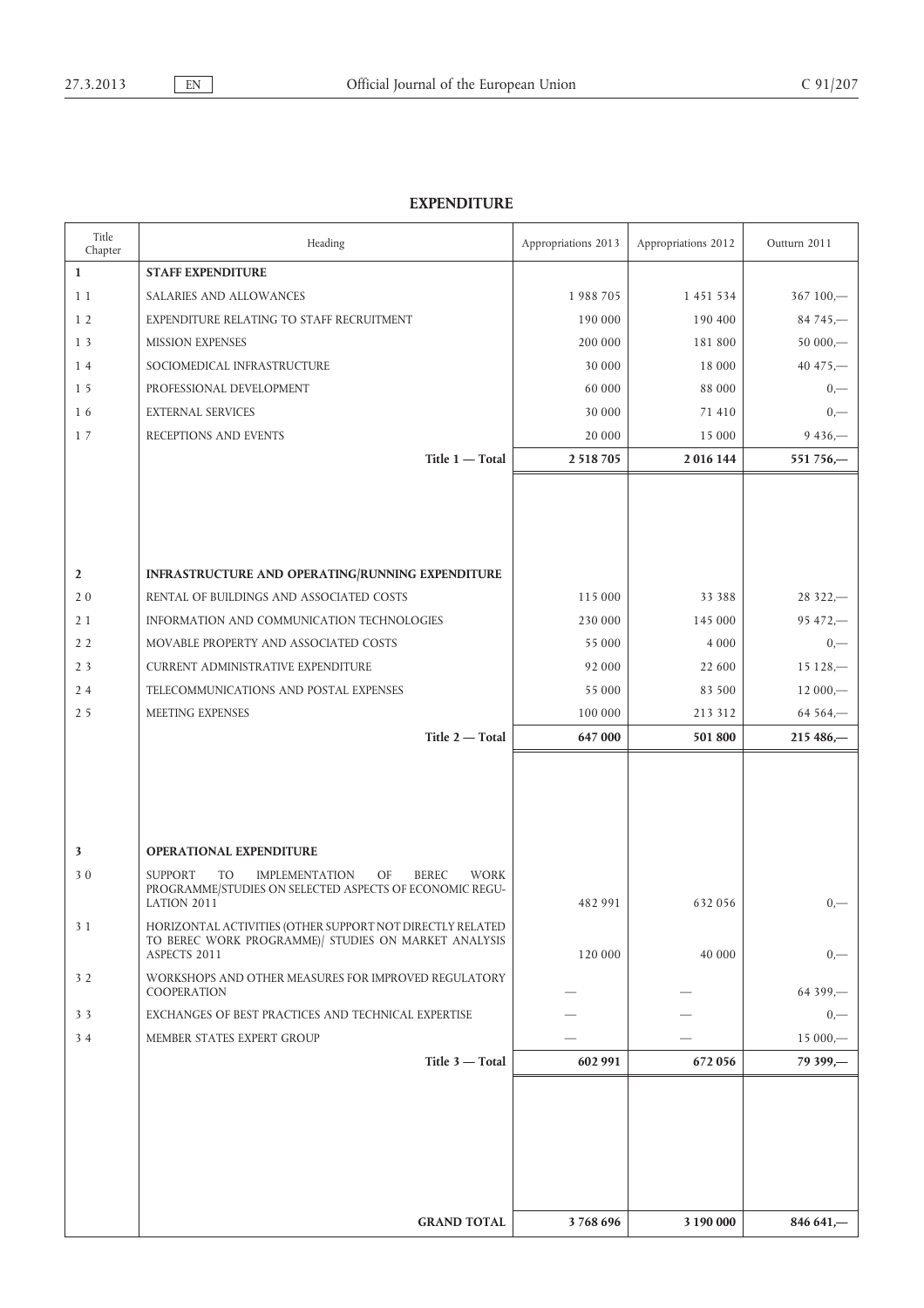| Establishment plan       |                          |                          |                          |                         |                          |                          |
|--------------------------|--------------------------|--------------------------|--------------------------|-------------------------|--------------------------|--------------------------|
|                          | 2013                     |                          | 2012                     |                         | 2011                     |                          |
| Function group and grade | Permanent posts          | Temporary posts          | Permanent posts          | Permanent posts         | Temporary posts          | Permanent posts          |
| AD 16 $\,$               | $\overline{\phantom{0}}$ |                          | $\overline{\phantom{0}}$ |                         |                          | $\overline{\phantom{0}}$ |
| AD 15                    |                          |                          |                          |                         |                          |                          |
| AD 14                    |                          | $\mathbf{1}$             |                          | $\mathbf{1}$            |                          | $\mathbf{1}$             |
| AD 13                    |                          |                          |                          |                         |                          |                          |
| AD 12                    |                          |                          |                          |                         |                          |                          |
| $\mbox{AD}$ 11           |                          |                          |                          |                         |                          |                          |
| $AD$ 10                  |                          |                          |                          |                         |                          |                          |
| AD <sub>9</sub>          |                          | $\overline{2}$           |                          | $\overline{2}$          |                          | $\overline{2}$           |
| AD 8                     |                          |                          |                          |                         |                          |                          |
| $\mbox{AD}$ 7            |                          | $\overline{\mathbf{3}}$  |                          | $\overline{\mathbf{3}}$ |                          | $\overline{2}$           |
| AD <sub>6</sub>          |                          |                          |                          |                         |                          |                          |
| AD 5                     |                          | 5                        |                          | 5                       |                          |                          |
| Total AD                 |                          | $11\,$                   | $\overline{\phantom{0}}$ | $11\,$                  |                          | $\overline{9}$           |
| <b>AST 11</b>            |                          | $\overline{\phantom{0}}$ | $\overline{\phantom{0}}$ | $\qquad \qquad$         |                          | $\overline{\phantom{0}}$ |
| AST 10                   |                          |                          |                          |                         |                          |                          |
| AST 9                    |                          |                          |                          |                         |                          |                          |
| $\operatorname{AST}$ 8   |                          |                          |                          |                         |                          |                          |
| AST 7                    |                          |                          |                          |                         |                          |                          |
| AST 6                    |                          |                          |                          |                         |                          |                          |
| AST 5                    |                          |                          |                          |                         |                          |                          |
| AST 4                    |                          |                          |                          |                         |                          |                          |
| AST 3                    |                          | $\overline{4}$           |                          | $\overline{4}$          |                          | $\overline{2}$           |
| AST 2                    |                          |                          |                          |                         |                          |                          |
| $\operatorname{AST}$ 1   | -                        | $\mathbf{1}$             |                          | $\mathbf{1}$            |                          | $1\,$                    |
| Total AST                | $\frac{1}{1}$            | 5                        | $\overline{\phantom{0}}$ | 5                       | $\overline{\phantom{0}}$ | $\overline{\mathbf{3}}$  |
| Total                    |                          | $16\,$                   | $\overline{\phantom{0}}$ | $16\,$                  |                          | $12\,$                   |
| <b>Grand Total</b>       |                          | $16\,$                   | $16\,$                   |                         |                          | $12\,$                   |

## **Establishment plan**